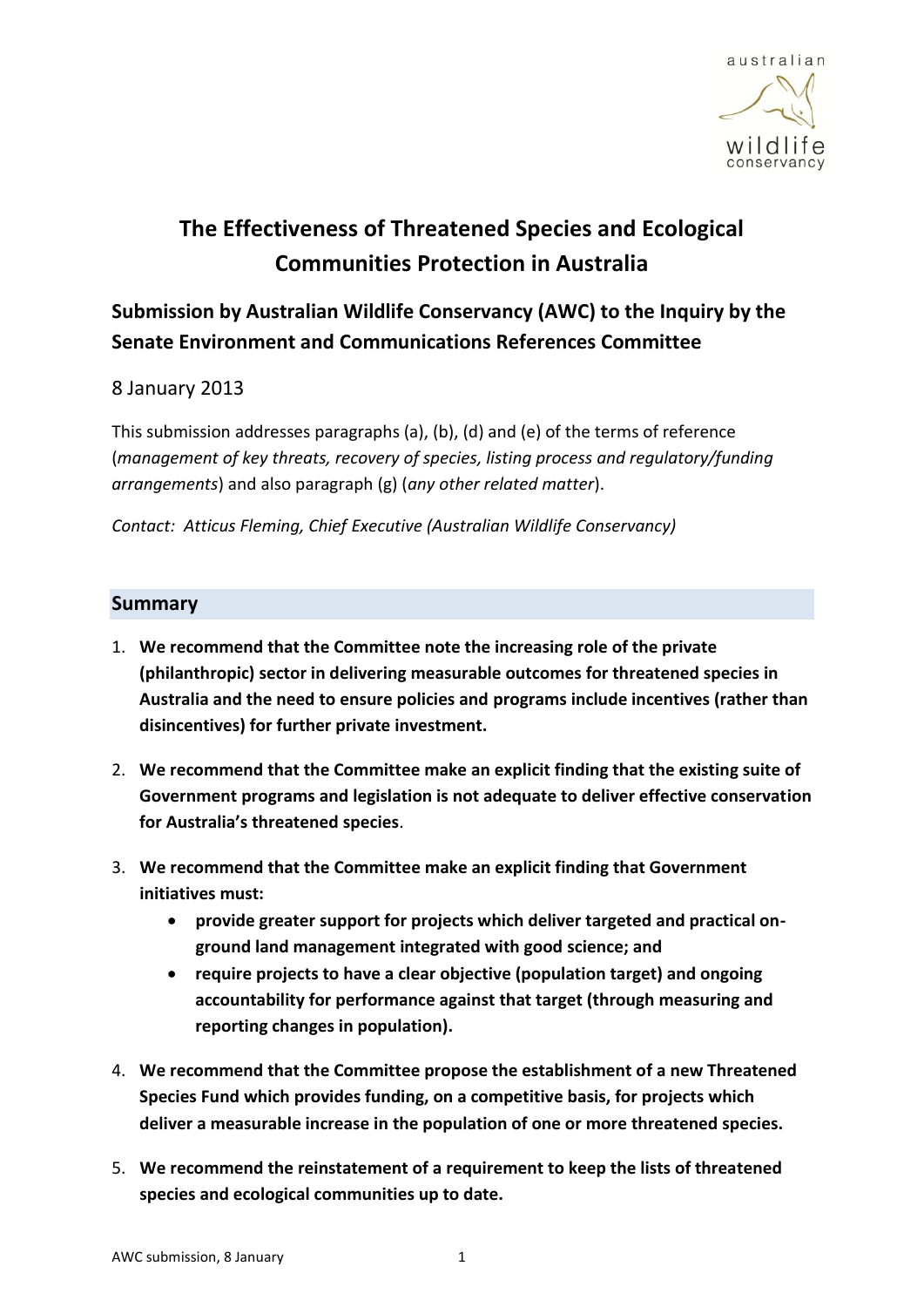#### **Australian Wildlife Conservancy**

- Australian Wildlife Conservancy (AWC) is an independent, private (non-profit) organisation. Our mission is the effective conservation of all Australian animal species and the habitats in which they live. To achieve this mission, our actions are focused on:
	- o Establishing a network of sanctuaries which protect wildlife and ecosystems.
	- $\circ$  Implementing practical, on-ground conservation programs including fire management, feral animal control and the translocation of threatened species.
	- $\circ$  Conducting scientific research that will help address the key threats to native wildlife.
	- o Public education.
- AWC currently owns/manages 23 properties covering 3 million hectares around Australia. We manage more land for conservation than any other non-government conservation organisation in Australia.
- AWC protects more animal species than any other non-government organisation and, in particular, more threatened species. Around 83% of all native bird species, and 67% of all native mammal species, are represented on the AWC estate.
- We protect 72 species of mammals, birds, reptiles and amphibians which are listed as threatened under the EPBC Act. To illustrate the significance of AWC's role as a steward of EPBC Act-listed species, please see attachment A (extract from our recent *Wildlife Matters* publication) which provides an update on selected threatened mammal species protected by AWC. For example:
	- o AWC protects an estimated 80% of the remaining world population of the Bridled Nailtail Wallaby.
	- o AWC protects around 33% of the remaining world population of the Numbat.
	- o AWC protects around 33% of the remaining world population of the Burrowing Bettong.
- A distinguishing feature of the AWC business model is a strong emphasis on the delivery of practical, on-ground land management that is informed by, and tightly integrated with, our science program:
	- o Around 80% of our staff are based in the field.
	- o AWC employs over 20 field ecologists (of which at least 12 have PhDs).
- The scale of our on-ground land management is illustrated by the following:
	- o AWC has established the two largest feral herbivore-free areas on mainland Australia: 100,000 hectares at Wongalara (in the Top End) and 50,000 hectares at Mornington (central Kimberley).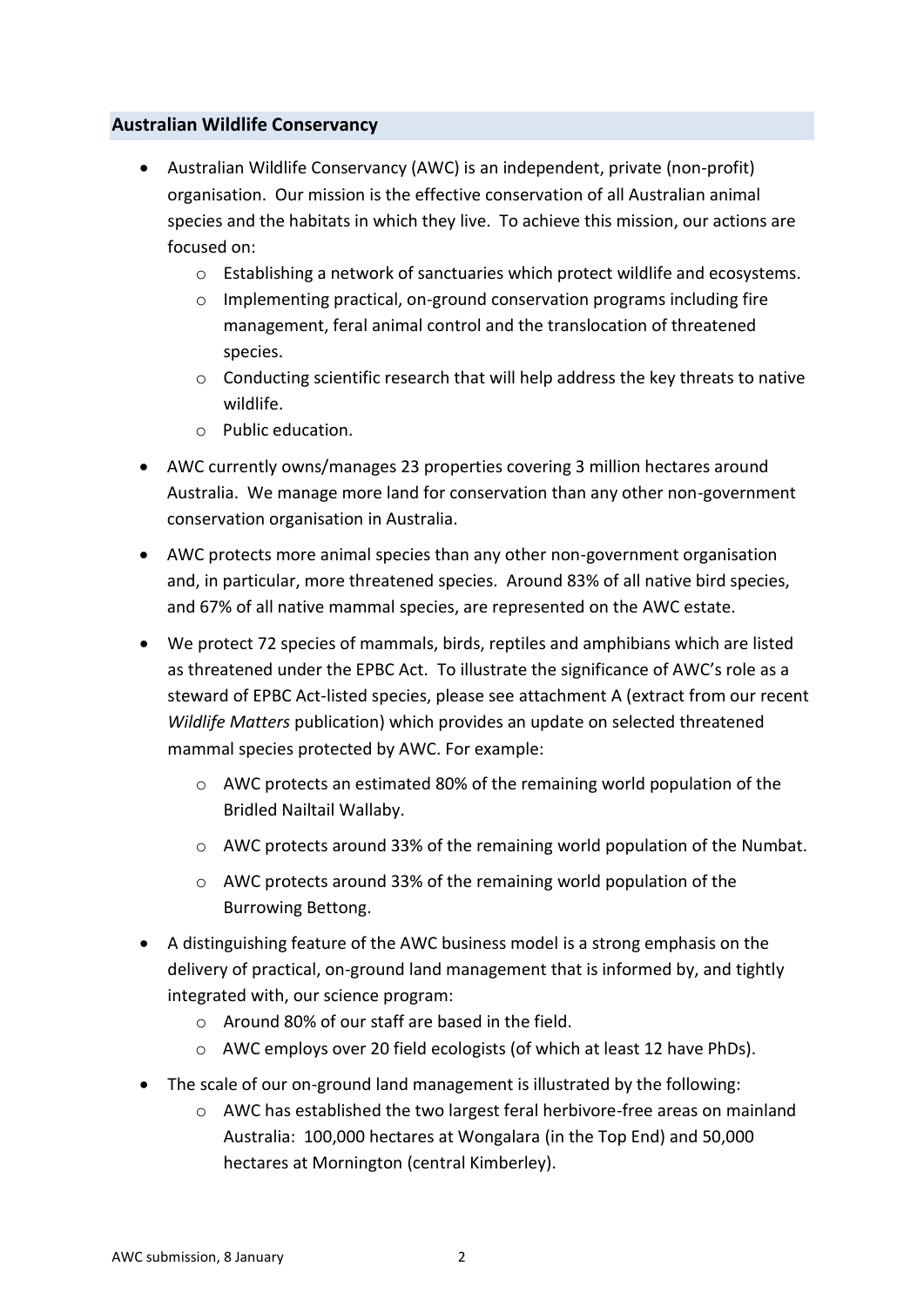- $\circ$  AWC manages more fox and cat-free land on mainland Australia than any other organisation.
- o AWC implements the largest private fire management program in Australia. We deliver prescribed burning across 4 million hectares of mixed tenures (including pastoral and indigenous land) in the Kimberley.
- AWC operations are funded primarily by private, charitable contributions (donations by individuals). However, government funding and policies can play an important role in leveraging such private investment.
- **We recommend that the Committee note the increasing role of the private (philanthropic) sector in delivering measurable outcomes for threatened species in Australia and the need to ensure policies and programs include incentives (rather than disincentives) for further private investment.**

# **Existing Government programs are not adequate to deliver effective conservation for threatened species**

- Despite a range of funding programs and legislation etc, Australia's threatened species are continuing to decline:
	- o The status of many listed threatened species continues to deteriorate.
	- o More and more species are eligible to be listed as threatened.
- Several other submissions have cited relevant evidence for this continued decline in our threatened species (for example, submission 127).
- **We recommend that the Committee make an explicit finding that the existing suite of Government programs and legislation is not adequate to deliver effective conservation for Australia's threatened species**.

#### **What is required to deliver effective conservation for threatened species?**

- The strategy for delivering effective conservation for threatened species is relatively straight-forward:
	- $\circ$  Projects should have a clear objective eg, a target population size and measure and report against this objective (accountability).
	- o Projects should deliver practical and targeted on-ground land management addressing the key threats to survival of the species – eg, fire management and feral animal control.
	- $\circ$  Projects should incorporate regular monitoring of the species population so that land management strategies can be adjusted, as required, on a timely basis.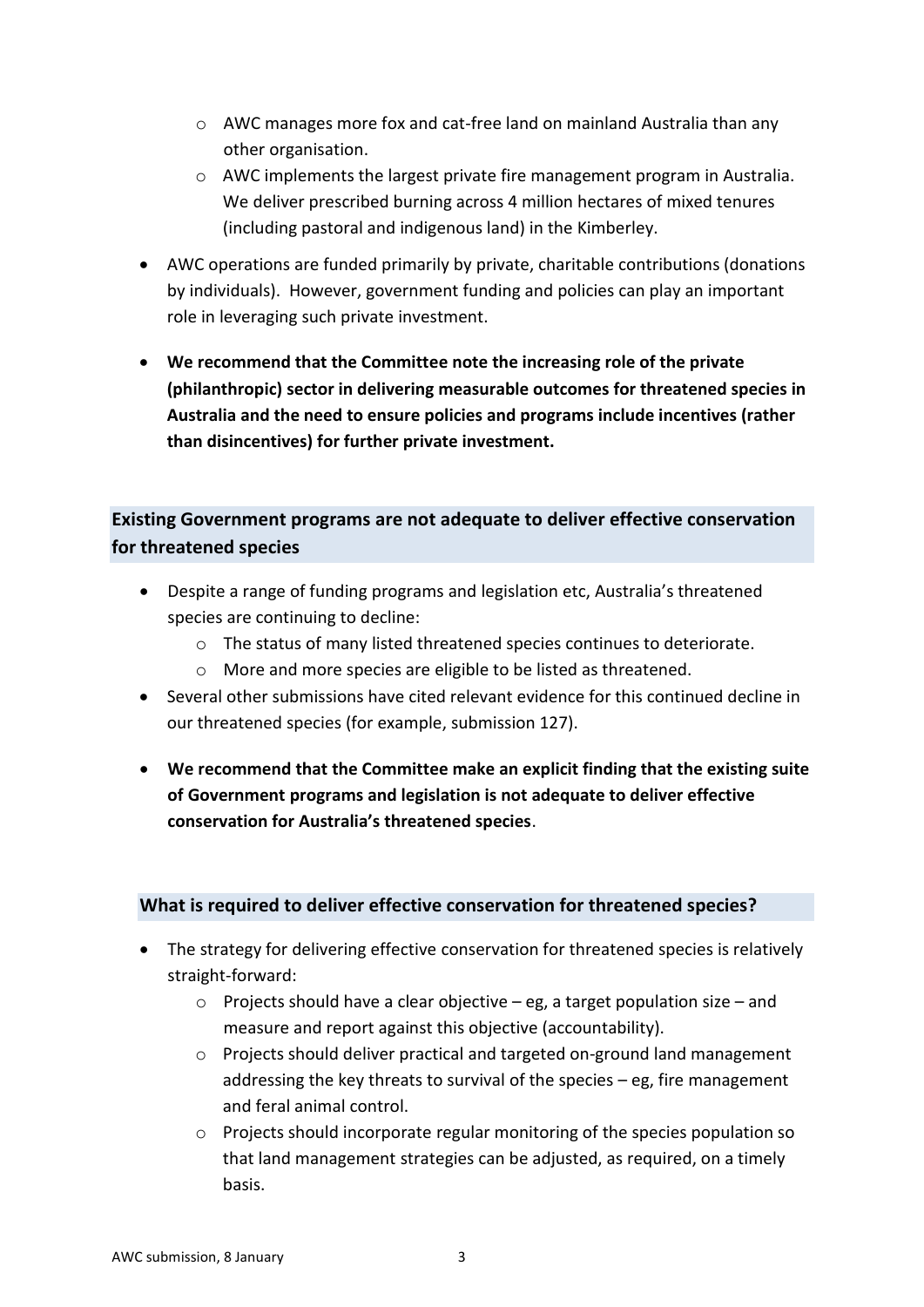- The existing process for recovery plans has failed to ensure the delivery of such active, targeted land management and population monitoring and it has failed to build in accountability for population recovery. Accordingly, the existing recovery planning process has generally failed to improve the status of threatened species. (Evidence for this conclusion is cited in submission 127.)
- **Attachment A** provides evidence of the success that can be achieved through the delivery of active land management integrated with good science. At Scotia Wildlife Sanctuary in western NSW, AWC has been successful in delivering a substantial increase in the population of several nationally threatened species including Greater Bilbies, Bridled Nailtail Wallabies, Numbats, Burrowing Bettongs and Woylies.
	- o During the time that these species have increased at Scotia, there has been a significant decline in populations elsewhere.
- We note other examples of successful projects are cited in various submissions (eg, submission 82 cites Gould's Petrel).
- **We recommend that the Committee make an explicit finding that Government initiatives must:**
	- o **provide greater support for projects which deliver targeted and practical on-ground land management integrated with good science; and**
	- o **require projects to have a clear objective (population target) and ongoing accountability for performance against that target (through measuring and reporting changes in population).**

## **A new dedicated funding program for threatened species recovery**

- A new, dedicated Commonwealth funding program is required to support projects which have as their primary objective the survival/recovery of threatened species ("new Threatened Species Fund").
- Available Commonwealth funding is currently directed primarily toward landscapescale or regional programs, including planning and capacity building.
	- o While these programs are intended to deliver important conservation benefits, they are not delivering the targeted support that is required for threatened species conservation.
- A two-pronged approach is needed: there should be dedicated funding for threatened species as well as broader landscape-scale/regional funding programs.
	- $\circ$  We note this is consistent with submission 144 from the Director of National Parks who comments that both ecosystem-wide and species-specific approaches are required.
	- o We note also that it flows logically from the COAG Agreement on Commonwealth/State roles and responsibilities on which the EPBC Act was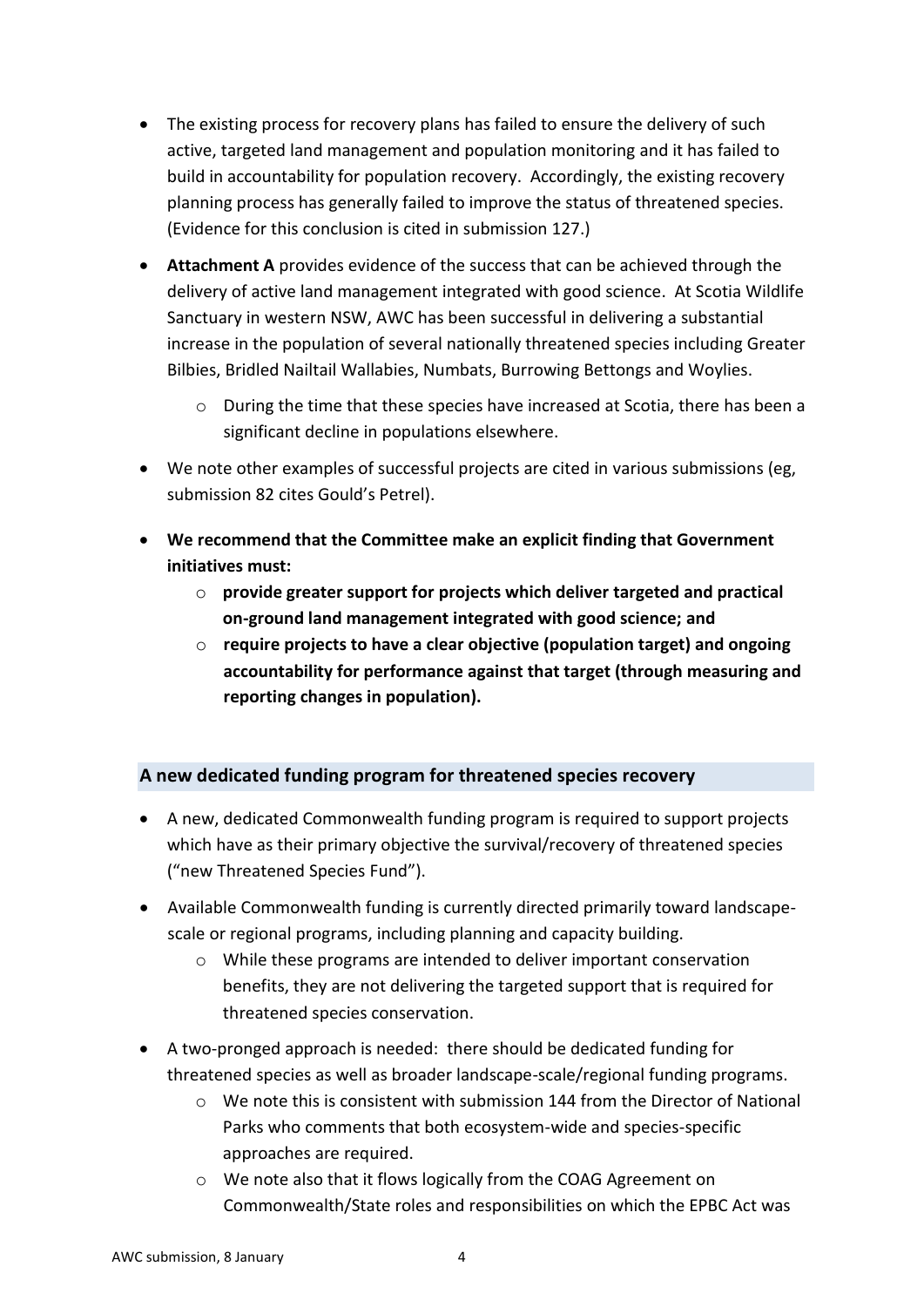based, which identifies nationally threatened species as a matter of National Environmental Significance for which the Commonwealth Government has responsibility.

- If additional, new funding is not available for a new Threatened Species Fund, then funds should be diverted from other environment programs/funds.
- However, administration of a new Threatened Species Fund must not merely replicate or adopt approaches/models that have been utilised in the past and have failed. The Fund needs to be:
	- o innovative;
	- o tied to the delivery of measurable improvements in populations; and
	- o reflect the emerging role of non-government organisations, indigenous rangers and other landholders.
- Key elements of a new Threatened Species Fund should include:
	- o Funding must be limited to projects which have a specific objective expressed in terms of population target/s – for example, increase the population of Species X by 500 animals.
	- o Funding must be allocated on a competitive basis ie, funding should be directed to those projects that are likely to deliver the highest return (in terms of threatened species populations) for a given level of *public* investment. Evaluating and weighting the likely returns should be carried out in accordance with transparent, science-based guidelines.
	- o Funding must be limited to projects which have as their primary focus the delivery of practical land management which addresses key threats (such as feral animal control, fire management, etc).
	- o The Fund must have a high degree of accountability. In particular, the provision of funding must be conditional on proponents reporting on the achievement (or otherwise) of their population targets. The Fund should incorporate appropriate financial incentives/disincentives for achieving/failing to meet targets (recognising the inherent uncertainty in threatened species management): for example, extensions of funding might be conditional on satisfactory progress toward population targets.
	- o The Fund should actively seek to leverage matching private sector (philanthropic) investment. If an overall matching ratio of 1:1 is achieved, the Commonwealth will effectively double its investment in threatened species conservation.
	- o The Fund should be open to government and non-government proponents. The Commonwealth should make funding to State Government proponents conditional on evidence that they have considered whether a partnership with non-government parties will deliver a higher return for the requested level of investment.